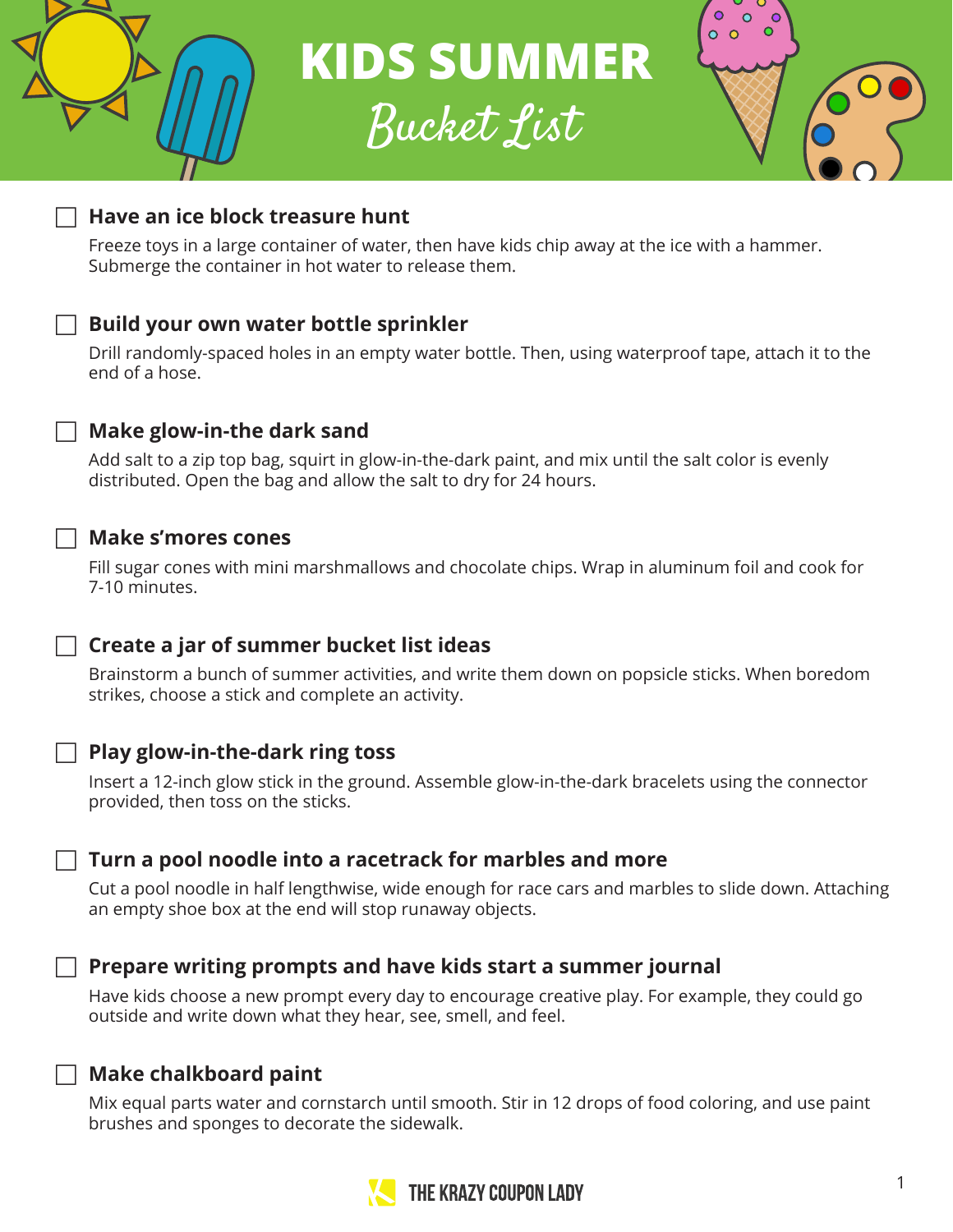**KIDS SUMMER** Bucket List





# F **Make window clings using Kool-Aid and glue**

Pour a packet of Kool-Aid into a school glue bottle, and mix thoroughly with a skewer. Create art on a canvas or paper, or make designs on stretched plastic wrap that can be dried and used as window



# F **Go backyard bowling using empty cans, socks, and rice**

Fill small socks with rice and tie the ends with rubber bands. Cover six empty, clean 15-ounce cans

## F **Play glow-in-the-dark bowling with water bottles and glow sticks**

Insert glow sticks into bottles filled with water, replace the cap, and use a ball to knock them over.

# F **Conduct a science activity by inflating balloons with baking soda and vinegar**

Fill an old water bottle about 1/3 of the way full with vinegar, and fill the balloon up halfway with baking soda. Cover the top of the bottle with your baking-soda balloon, lift the balloon, and let the

Use hot glue to attach pennies to the bottoms of your child's shoes for instant tap shoes.

## F **Make costume jewelry using colored hot glue**

Using colored glue sticks, create one large blob of glue on a silicone baking mat, then a line 13 – 15 inches long, with a second large blob at the other end. Allow it to dry, punch a hole in each end's big

## F **Make edible treats with grapes, chocolate chips, skewers, and cake icing**

Skewer grapes from end to end, and use a toothpick to dab vanilla icing on the end grape. Add mini chocolate chips on top of the icing to create a caterpillar face.

### F **Repurpose a shower curtain into an art-inspired craft**

Use colored sharpies to draw on a clear shower curtain liner. Let your kiddos get busy drawing their

Cut a pint of ice cream into 1-inch circles. Discard the label and place between two large cookies.